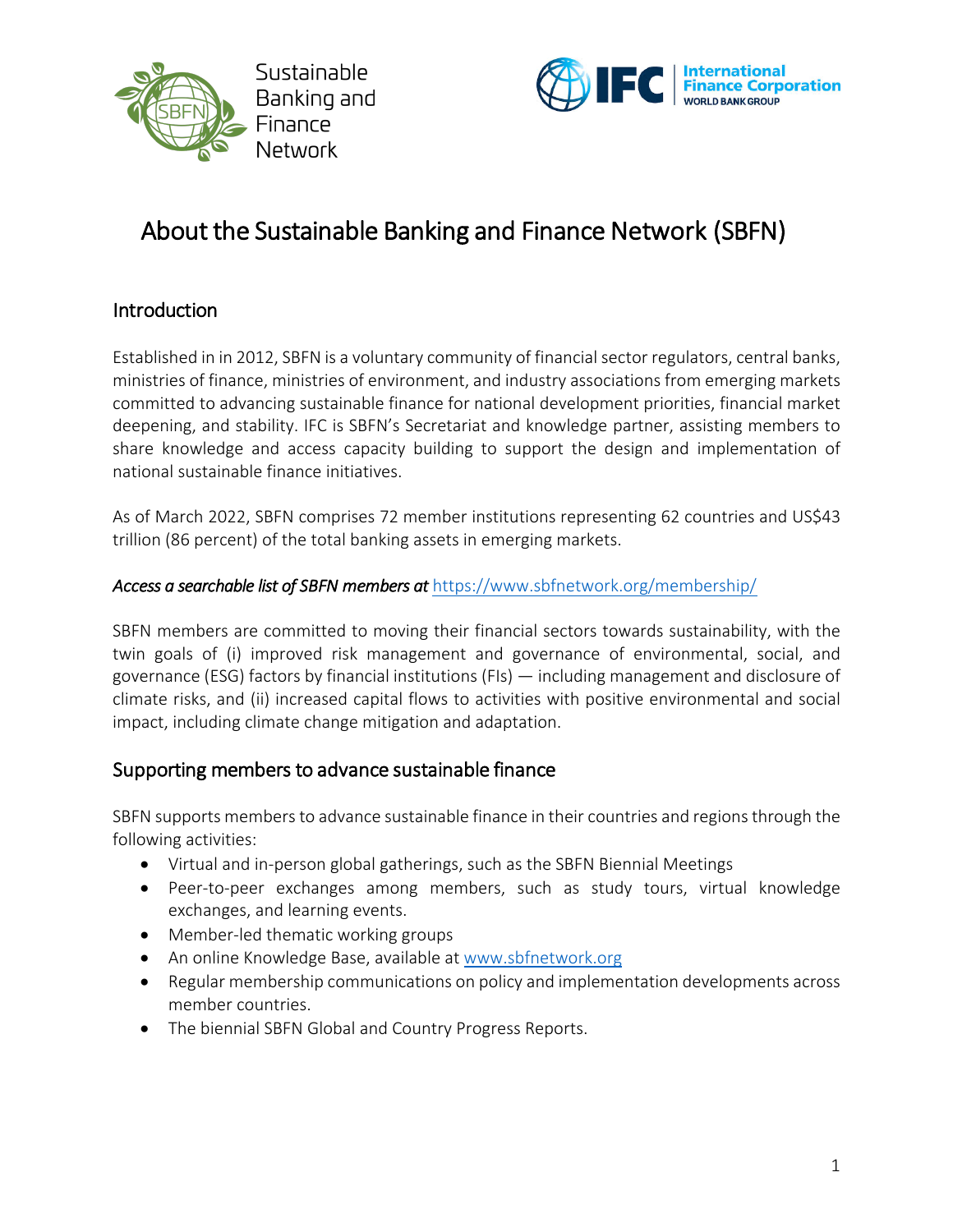



Where available, SBFN also partners with IFC and World Bank advisory programs to deliver direct advisory support to members in developing sustainable finance guidelines, roadmaps, policy frameworks, and capacity building.

As of November 2021, 33 SBFN countries had launched over 200 national framework documents to support sustainable finance. The process of developing and implementing these frameworks generates a positive dynamic between the public and private sector, enabled by SBFN's mix of both regulators and industry associations. This is seen in the mix of market-based actions and policy leadership that is resulting in more effective frameworks and implementation.

### Member-led thematic working groups

Member-led Working Groups are one of the main ways that SBFN members collaborate to exchange experiences and develop common approaches. The following working groups have been established in response to member priorities and interests. The working groups are co-chaired by leading SBFN member institutions.

*Measurement Working Group (MWG):* Established in 2016, the WG responds to SBFN member demand for a systematic approach to assess and benchmark country progress in developing national sustainable finance frameworks. The WG has developed and refined a Measurement Framework that was approved by all members and continues to evolve to keep pace with countrylevel and global developments. The Measurement Framework guides the development of SBFN's Global and Country Progress Reports, the most comprehensive benchmarking of national sustainable finance initiatives across emerging markets, which are published every two years to support members and the broader financial sector.

SBFN's 2021 Measurement Framework benchmarked national policies and principles across three key thematic pillars that cover the full spectrum of sustainable finance:

- 1. ESG Integration
- 2. Climate Risk Management
- 3. Financing Sustainability.

The Measurement WG played a critical leadership role for **SBFN's 1st Global Progress Report and 15** Country Progress Reportsin 2018, the 2nd Global Progress Report and 30 Country Progress Reportsin 2019, as well as the 3rd Global Progress Report and Country Progress Reports in 2021.

*Sustainable Finance Instruments Working Group* (formerly the Green Bond Working Group). This WG responds to members' continued interest in the rapidly evolving landscape for sustainable finance instruments. It led to the 2018 report "Creating Green Bond Markets", which mapped green bond market developments in over 22 emerging markets and included a practical toolkit for SBFN members. The WG launched a new phase of work in December 2021 to explore the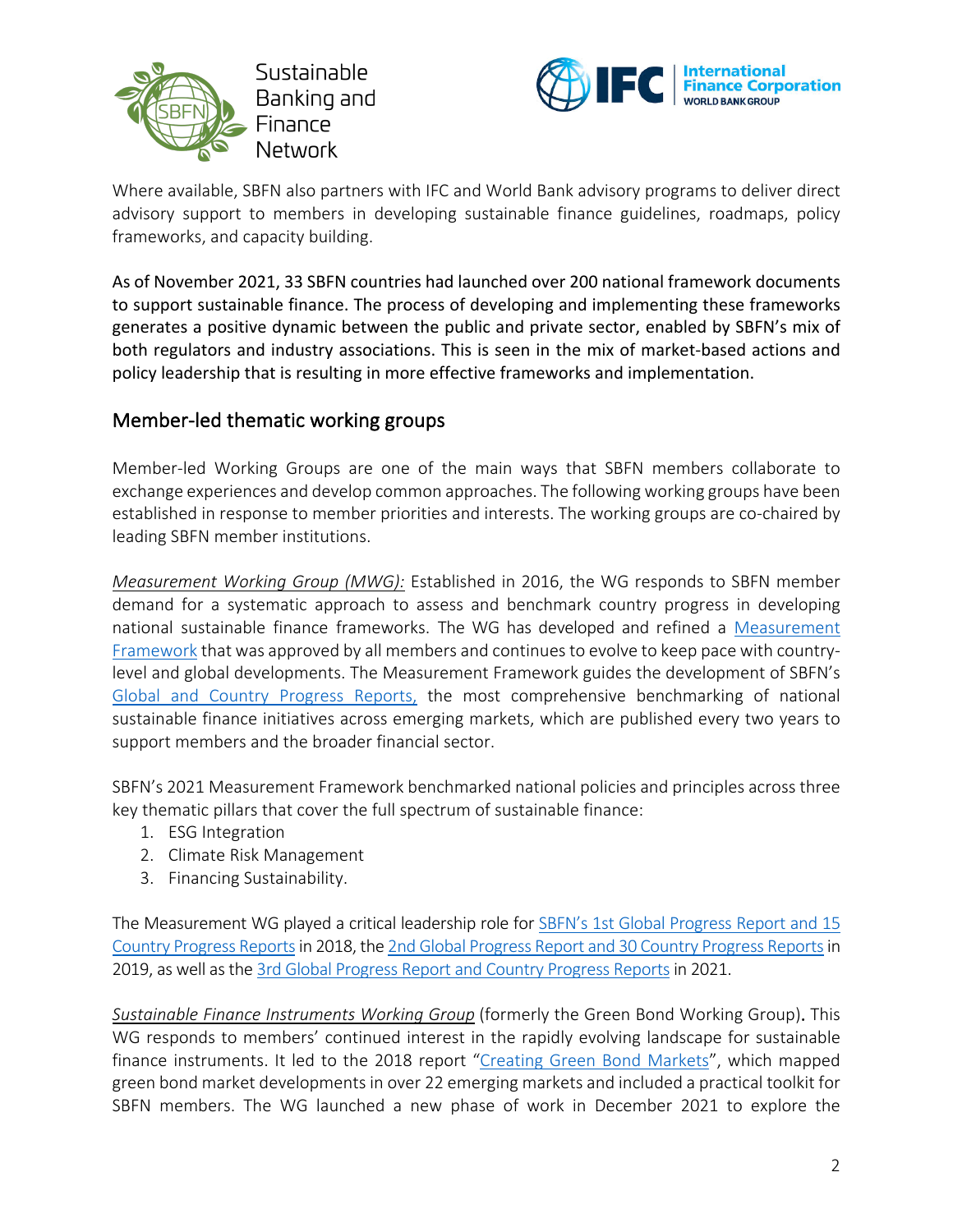



diversifying trend in sustainability-focused instruments, including green, social and sustainability bonds, sustainability-linked loans, transition finance and more. An initial phase of work will map the trend in national green and social taxonomies across emerging markets and globally that aim to provide clarity on eligible activities and credibility to the sustainable finance marketplace.

*Data & Disclosure Working Group*. This new WG responds to the current global need for improved data and disclosure by the financial sector to support national sustainable finance ecosystems and enable regulators and supervisory agencies to better assess ESG risks and opportunities in the financial sector and incentivize the transition to green and socially inclusive economies. Recent trends include the growing need for climate-related data, supported by initiatives such as the Task Force on Climate-related Financial Disclosures (TCFD), as well as the new IFRS International Sustainability Standards Board (ISSB). The WG will map the latest country-level developments in sustainable finance data and disclosure across the SBFN community and international initiatives and will facilitate the development of tools and practical guidance for SBFN members.

*IDA/Low Income Country Task Force*. Established in 2018, this task force aims to support the development and implementation of national sustainable finance frameworks in IDA/low-income member-countries. It is made up of 10 SBFN countries that qualify for investment by the International Development Association (IDA), namely Bangladesh, Cambodia, Ghana, Honduras, Kenya, Kyrgyzstan, Lao PDR, Nepal, Nigeria and Pakistan. It resulted in the 2020 report, "Necessary Ambition: How Low-Income Countries Are Adopting Sustainable Finance to Address Poverty, Climate Change, and Other Urgent Challenges". Future work will include the development of tools and capacity building.

### Engagement with Global Partners

SBFN's Secretariat engages with key international initiatives to ensure alignment and consideration of emerging markets' perspectives. These include, but are not limited, to the

- G20 Sustainable Finance Working Group (SFWG). Launched in 2016 under China's Presidency, the G20 SFWG aims to enhance the mobilization of private green investment through financial markets. SBFN was invited to be a key knowledge partner and contributed a series of Input Papers with case studies of member experiences, providing an emerging markets perspective to inform the global agenda. The Groups' Synthesis Report in 2016 and its recommendations were endorsed by the G20 Leaders. One of the recommendations calls for scaling up SBFN as a global learning platform, with G20 support.
- Network for Greening the Financial System (NGFS). SBFN and NGFS are partnering to advance the sustainable finance agenda globally and to contribute to Sustainable Development and Climate Goals. SBFN, represented by IFC as its Secretariat, and along with the World Bank Group, has been an official observer to NGFS since its inception, participating in NGFS' three work streams.